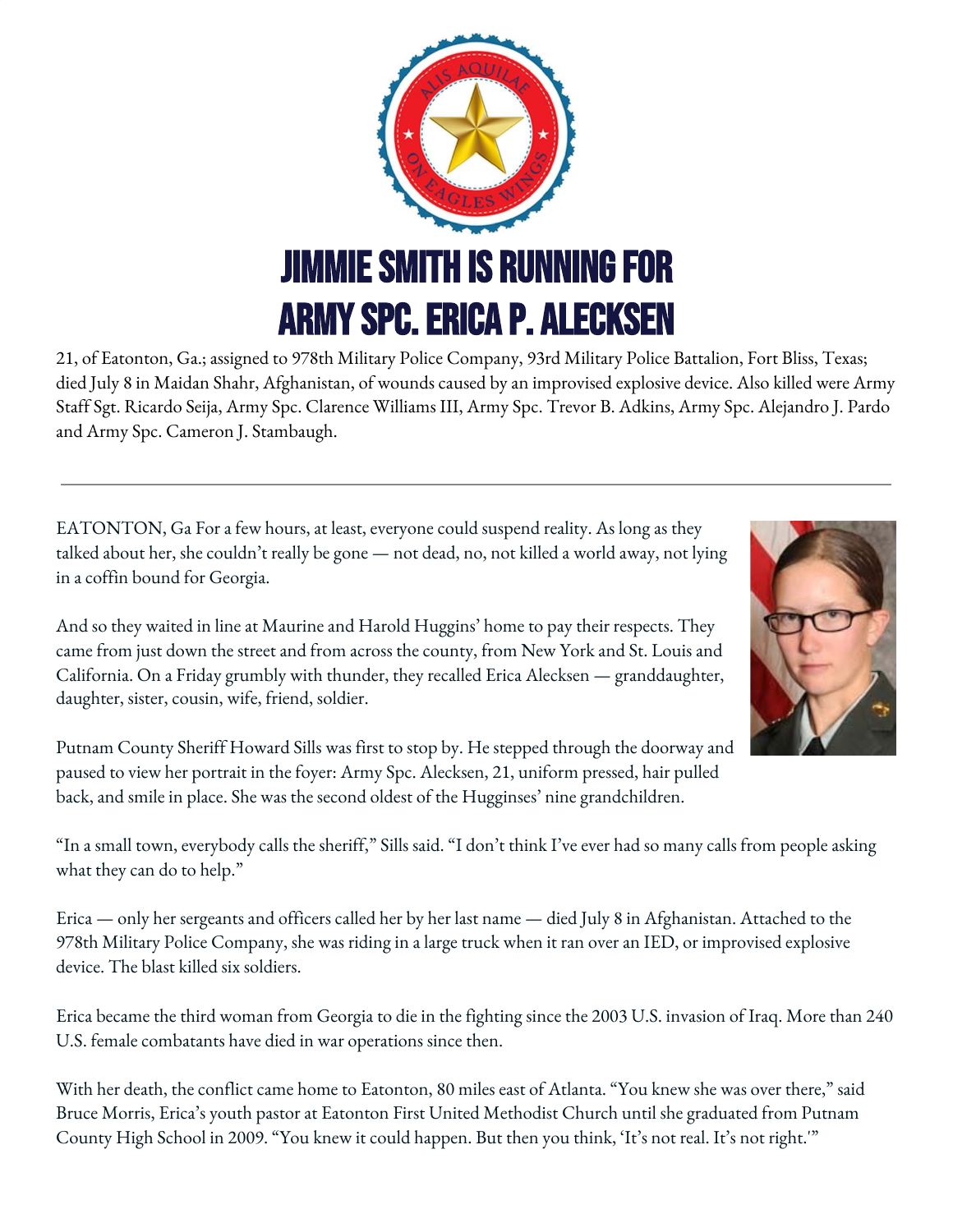It's unfair for someone who embraced life so fully to lose hers so soon, said Julia McKelvey of Chamblee. At 31, she's the oldest of the Huggins grandchildren, Erica's cousin. A native of Atlanta, she grew up visiting Eatonton, playing with the red-haired little girl who'd one day turn her gaze to the world beyond Putnam County.

"We were all so proud of her," McKelvey said. "Joining the Army was her chance to become a woman and prove herself."

She took a husband with her. Tim Bailey met Erica through her mom, Doria Alecksen. He went to a party at the Alecksen home, saw his co-worker's only daughter and was smitten.



After that first meeting, "I never went a day without seeing her," said Bailey, 23.

On Feb. 26, 2010, they were married. A month later, she joined the Army. After basic training at Fort Leonard Wood, Mo., Erica transferred to Fort Bliss in El Paso, Texas. Bailey followed, finding work with a landscaping crew.

Those were happy times. Bailey recalled an afternoon when he picked up his wife at her shift's end. From a distance, he could see the kitten tucked under her arm.

An older woman who lived near the base discovered the little creature in her garage, Erica told her husband. Not knowing what to do, the woman called the police — the MPs on base — and an officer dispatched Erica. The rookie cop acted decisively: She adopted the kitten and named it Peaches. Case closed.

"With her," he said, "I never had a bad time."

In February, she shipped off to Afghanistan for a nine-month deployment as part of Operation Enduring Freedom. Erica called home nearly every day.

"You could hear happiness in her voice," Doria Alecksen said. In one call, her firstborn cheerfully recounted how soldiers blew up an IED they discovered. "I said, 'There are some things a daughter doesn't have to tell me until she gets home.'"